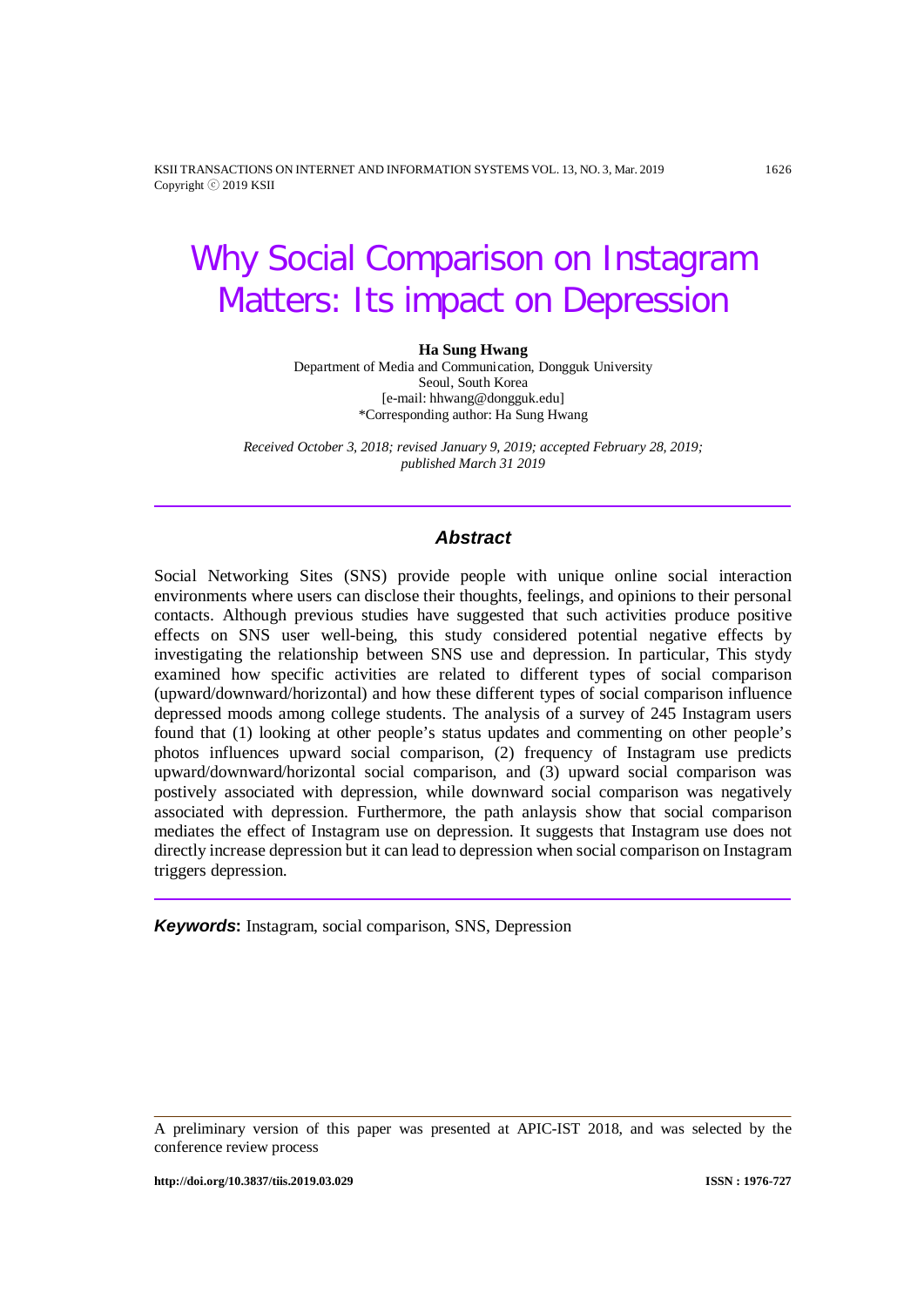# **1. Introduction**

**S**ocial Networking Sites (SNSs) have become key tools for communicating and sharing information with other people. By sharing personal thoughts, pictures, and accomplishments, hundreds of millions of people every day use these sites to maintain relationships and expand their social networks. SNSs enable people to create profiles containing information about themselves (e.g., pictures, interests). Features such as "status updates" and "tweets" allow SNS users to give other people glimpses into their daily lives [1].

The growing popularity and increasingly frequent usage of SNSs has prompted researchers to begin examining how SNSs affect user psychological well-being. However, the research to this point has yield mixed result. For instance, Kim and Lee (2011) studied the relationship between the amount of SNS use and emotional well-being, aiming to determine whether SNS use directly influenced happiness [2]. They reported that use of Facebook could improve the life satisfaction of adolescents because it provides an avenue for social support. Similarly, Ellison et al. (2007) found that Facebook use affects satisfaction with life and subjective well-being [3]. Because people use SNSs to fulfill a variety of social needs including self-expression and self-presentation [4] [5], such activities on SNSs can increase user's self-esteem and positively affect well-being [6] [7]. Additionally, Lee et al. (2013) found that people who perceive higher levels of social support on SNS have more sustained positive emotions and ultimately experience increased life satisfaction [8]. These studies confirm that SNSs play a role in supporting and building social relationships and that increased SNS interaction can contribute positively to happiness and satisfaction in life [9].

On the other hand, because many people are concerned about others' impressions of them and try to manage these impressions in favorable ways, SNS users present themselves positively by posting pictures in which they look their best or appear to be having a good time with their friends or family members [10]. Generally, users spend a lot of time on SNSs viewing the idealized SNS profiles, pictures, and status updates of others [11] .Exposure to information about how others are doing can influence self-perceptions—how individuals see themselves. Festinger (1954) first examined the process of self-evaluation based on comparison with information about other people, calling this phenomenon social comparison. Researchers applying social comparison theory have since posited the existence of various motivations for people's fundamental need to evaluate themselves [12]. For example, research has shown that people compare themselves with those they perceive as having positive characteristics (upward social comparison) out of a desire to become more like their comparison targets[13] , whereas people compare themselves to those they perceive as inferior (downward social comparison) to improve self-evaluations[14] .

As online interaction has increased, researchers have suggested that SNS users engage in social comparison, using the personal information contained in photos and posts as bases for upward or downward comparisons [15]. Recent studies have supported this view. Facebook use has been shown to affect both users' impressions of others and self-perceptions. For instance, people who have used Facebook longer easily remember positive messages and happy pictures that other people post on Facebook and such available examples give users the impression that other people are happier than them. Moreover, users have reported that they regard life as less fair [16].

Other studies have found that comparing oneself to others significantly impacts SNS users' well-being. For example, one study found that active use of Facebook (e.g., writing a status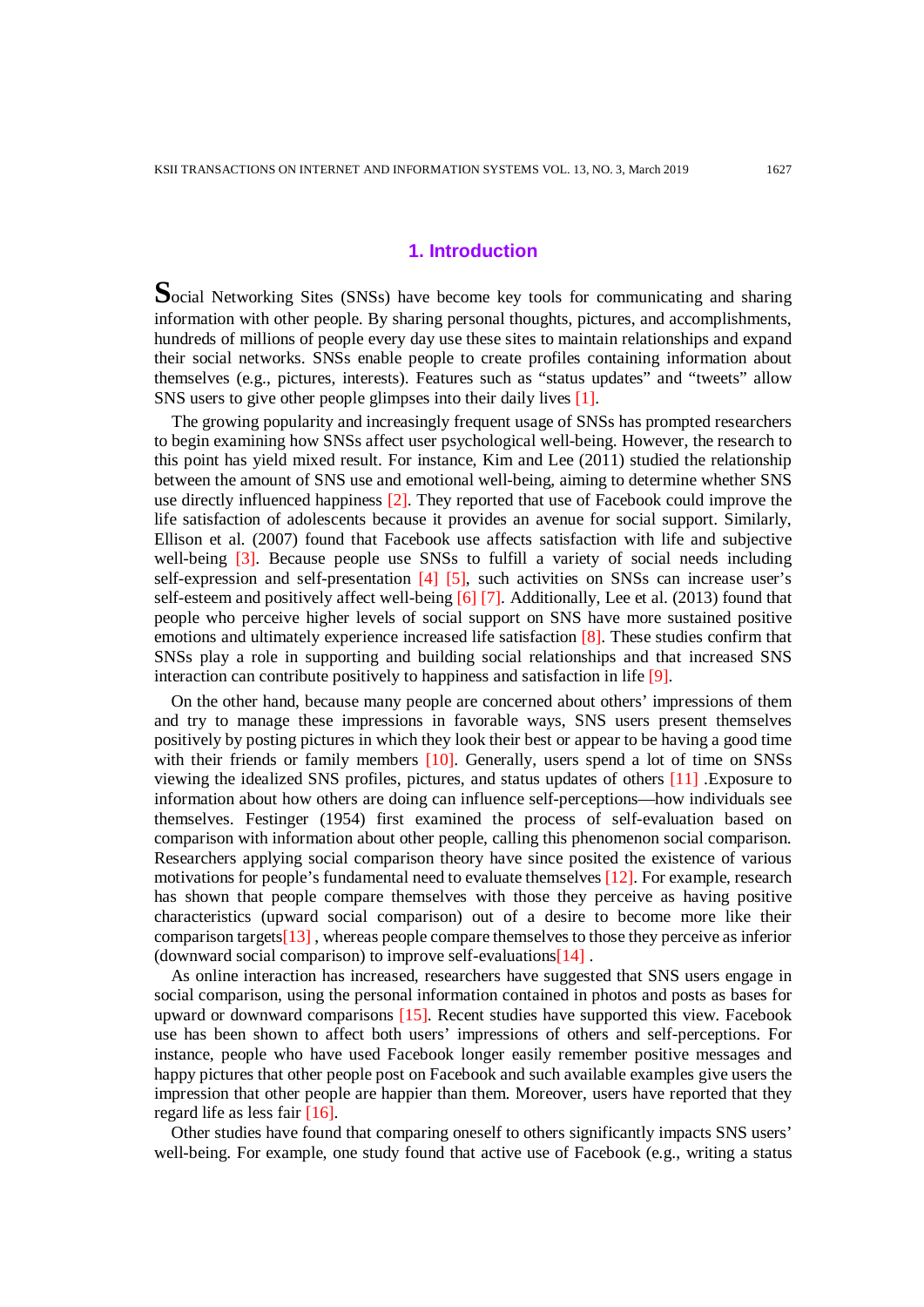update or commenting on a friend's post) influences user depression levels, showing, specifically, that Facebook envy mediates such negative feelings. Research has implied that Facebook use can lead to depression when users envy others [17]. Other studies have also found that ''envy feelings are often triggered by following information of others on Facebook'' [18]. Thus, it appears that users view SNSs as idealized places to facilitate negative social comparison [19].

Despite the possibility that SNSs make social comparison easy, a systematic understanding of how social comparison affects users' well-being remains elusive. Indeed, Vogel et al (2015) stated that "even if we acknowledge that social comparison is occurring  $[15]$ , we know very little about what specific content people are evaluating and how this impacts well-being (e.g., pictures, comments, friend activity)" (p. 255). This study aims to fill current research gaps by examining how specific SNS activities affect users' social comparison experiences in the context of Instagram. It sought to determine, for example, whether different types of user activities (passive /active) result in different types of social comparison.

In addition, although previous studies of social comparison on SNS have treated it as a negative experience that can lead to depression, few studies have conceptualized social comparison in detail. This study addressed this gap by examining three specific dimensions of social comparison (upward, horizontal, and downward social comparison) and empirically testing how they influence users' feelings of depression.

Building on previous research examining the impact of Facebook on users' self-perceptions, this study specifically examined how social comparison affects the relationship between Instagram use and users' depression. Instagram has captured the interest of many adolescents and young people around world. Recent reports have indicated that Instagram has more than 800 million active monthly users [9]. Despite the growing popularity of Instagram, however, prior research has concentrated primarily on social comparison on Facebook. This study sought to fill this research gap by examining social comparison in the Instagram context. In other words, the study aimed to determine whether Instagram use encourages unfavorable social comparisons, which may in turn lead to depressed moods among college students.

The next section presents a review of relevant literature, emphasizing the theory of social comparison and its effects on SNS. Section 3 introduces our research questions. Section 4 explains the methods used in this study, highlighting the samples and measures of important variables. Section 5 presents our findings. Finally, section 6 discusses the implications of our findings, explains the study's limitations, and suggests possible directions for future research.

#### **2. Literature Review**

# **2.1. Social Comparison Theory**

Social comparison theory, developed by Festinger (1954) [12], states that people have an inherent drive to accurately evaluate their opinions and abilities, and that people compare themselves to other people if objective evaluations are not available. The theory's basic premise is that people want to evaluate their abilities and opinions and that one way to accomplish this desire is to compare themselves to other people [12]. Individuals can use the information generated from these comparisons to gain insight into their capacities and limitations. However, under certain circumstances, the information produced by such comparisons can generate self-threats [20] [21] [14]; moreover, studies have shown that such self-threats can lead to negative outcomes such as depression [23] [24] [25]. For instance, if people compare themselves with others who are better or worse off than they are, these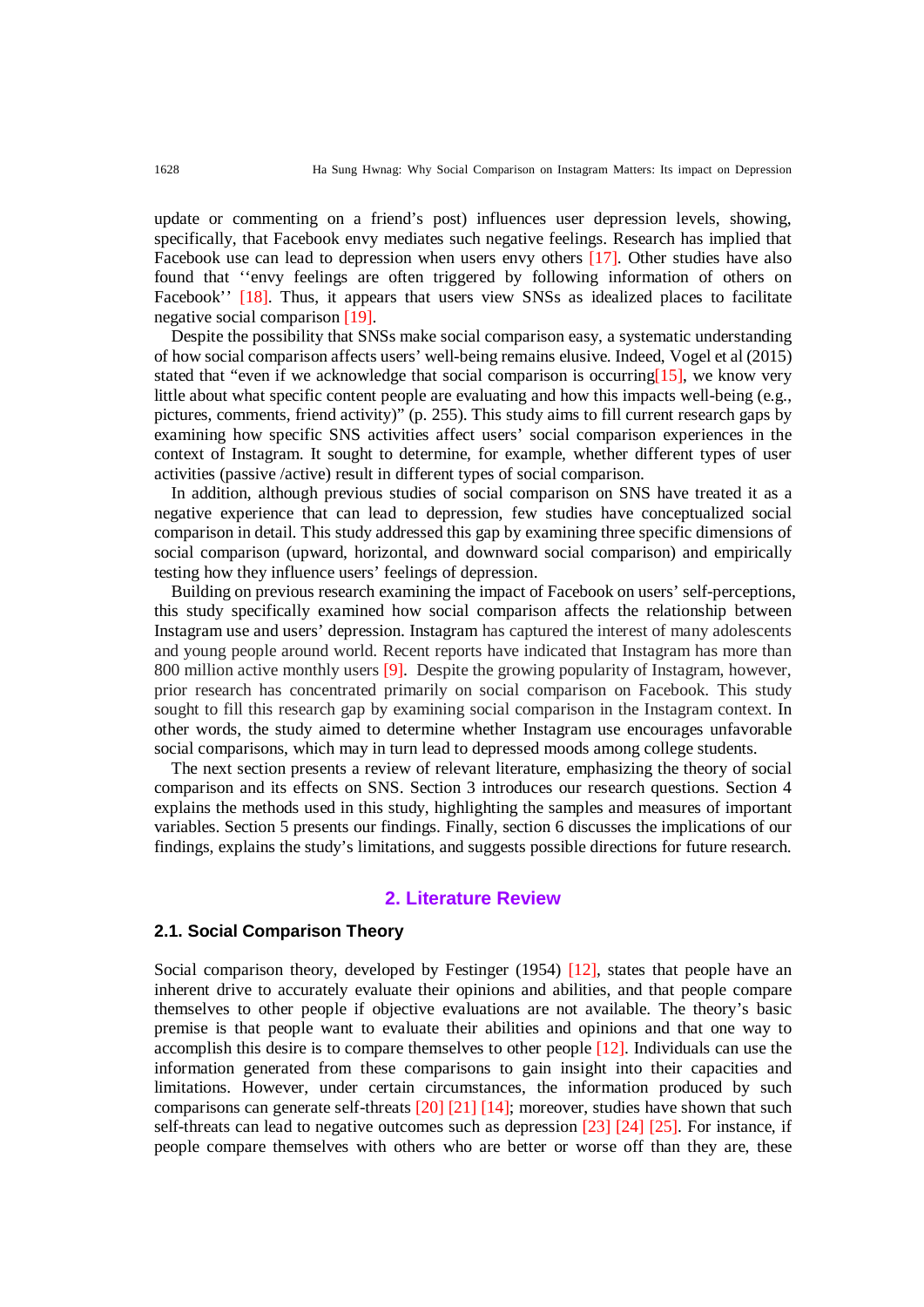comparisons impact subjective well-being [25] [14]' Therefore, social comparison plays an important role in determining how people evaluate themselves [26].

Social comparison can be classified into three different types that have different functional purposes: horizontal (or nondirectional), downward, and upward. Horizontal, or nondirectional, comparison refers to comparisons between equals and is most useful for collecting information about the self. Research has indicated that people are more likely to compare themselves to those who are more similar to them [14]. People also often compare themselves with those who are worse off. Such downward social comparison involves comparing oneself to those who one perceives as lower-performing than oneself. Because it tends to improve self-esteem, downward social comparison has been associated with positive mental health outcomes such as decreased anxiety and positive affect [27]. Lastly, upward social comparison (also known as negative social comparison) involves comparing oneself with people one perceives as higher-performing than oneself. Festinger (1954) asserted that, in Western culture, it is desirable to be slightly above average and to constantly improve one's abilities. Sometimes such upward comparison can produce threats to the self and such self-threats may generate negative outcomes[13] [23] [24] [28]. Moreover, prior research has indicated that such upward social comparisons relate to people's psychological well-being, influencing individual levels of depression or life satisfaction.

Some studies have shown that people who are more likely to practice upward social comparison experience decreased positive affect [29]. Studies have also indicated that performing poorly increases one's vulnerability to upward social comparison. For instance, Whitehead & Smith (1986) reported that if people receive negative feedback from others, they are more likely to be concerned with self-presentation and, as a result, engage in more upward social comparisons [30].

## **2.2 Social comparison, SNS and depression**

The fact that SNSs allow users to gain insights into their SNS friends' lives makes SNSs ideal platforms for social comparison. Previous studies have examined how social comparison on Facebook relates to indicators of subjective well-being, such as depression [31] and envy [32]. Some research has found links between Facebook use and depressive symptoms through the mediator of social comparison [27]

Facebook has gained popularity as a leading SNS. It allows users to "friend" each other, usually people they know, see other people's posts in a news feed, and "like" posts and pages. In general, Facebook users tend to post the most self-enhancing content on their profiles. Posting such content may boost one's own well-being, but research has shown that viewing large quantities of one's friends' ideal representations can lead to negative emotions and the feeling that one is alone in those negative emotions [27].

Several studies have suggested that social comparison has negative effects on SNS users' lives. For instance, research has shown that viewing the Facebook profile of a friend who is physically attractive or has a successful career negatively impacts users' self-perceived attractiveness and self-perceived career success [33]. Research has also shown a positive association between the number of hours college students use Facebook and depression [34]. Such depression has been shown to increase when users engage in social comparison [36].

Meanwhile, other research has also examined social comparison as a mediator in the relationship between time spent on Facebook and depressive symptoms [36]. In their study of 152 college students, Steers and his colleagues (2014) found that, when SNS interaction causes users to feel that other people have better lives than they do [36], they feel more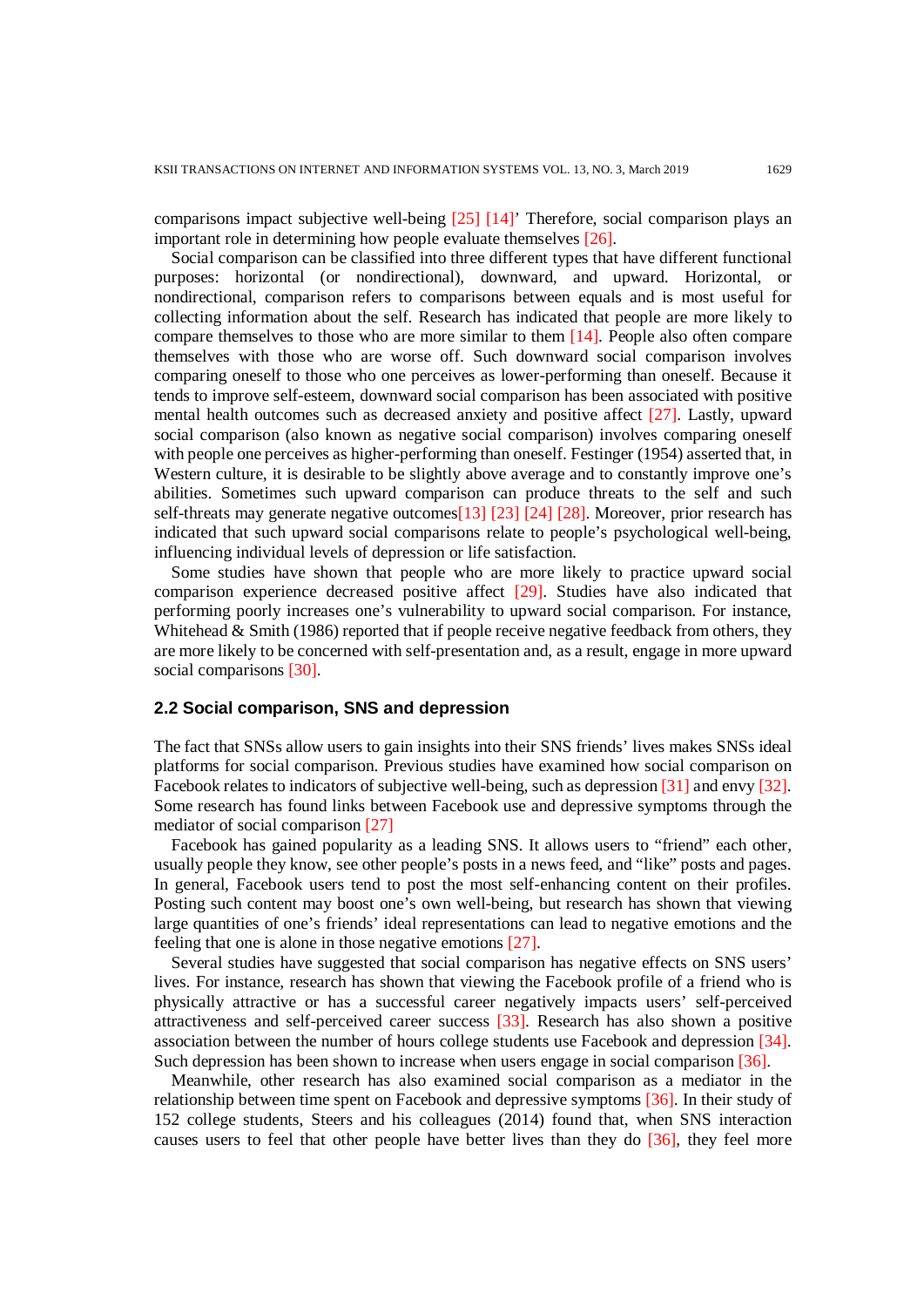depressed [36]. In particular, by analyzing the three types of social comparison (upward, horizontal, and downward) separately, Steers et al. (2014) found that all three types were significant mediators in the relationship between Facebook use and users' depression. Similarly [36], Vogel et al. (2014) found a greater degree of upward social comparison on Facebook than downward social comparison [15], and this upward social comparison through Facebook significantly mediated the relationship between Facebook use and users' self-esteem [15].

#### **2.3. Instagram**

Since its debut in October 2010, Instagram, a mobile-based photo-sharing application, has quickly become a leading SNS. On an average day, more than 60% of Instagram users log on to the site and users around the world update 95 million photos and videos. Instagram attracted more than 800 million active monthly users [9]. Young people constitute the majority of users. By analyzing the images that five young people aged 22-25, posted on Instagram, Marcus (2015) concluded that Instagram exists to enable personal self-promotion. Indeed, "selfies"—photographs that individuals take of themselves [37], typically with webcams or smartphones—are among the most popular types of posts[. Marcus \(2015\)](http://www.sciencedirect.com/science/article/pii/S0747563215303307%23bib25) insisted that unlike Facebook, Instagram is based more on one's personal identity than one's relational identity [35]. Among the features that make it distinct from Facebook, creating new content requires posting a photo or video. For instance, on Instagram people create public profiles that other users can "follow," enabling people they do not know personally to view, like, and comment on their photos. The unique "hashtag" feature allows users to promote following and/or being followed by strangers, regardless of user privacy settings, making all photos with a given hashtag searchable. Thus, by clicking, editing, and uploading photos instantly, users share moments from their daily lives with others in real time on Instagram.

Scholars have argued that the image-driven nature of Instagram encourages presentation of only the most positive and polished characterizations of one's life [36]. The resulting prominence of positive images may trigger assumptions that these photos are indicative of how the people in them actually live and thus make people more vulnerable to judging themselves in relation to the assumed (but often unrealistic) lives of others, which can trigger negative feelings (e.g. depression and stress).

# **3. Research Questions**

Although researchers have examined the social comparison process in traditional contexts (e.g., face-to-face) and in some SNS contexts (e.g. Facebook), to our knowledge, researchers have yet to examine social comparison in the context of Instagram. After logging on, Instagram users are continuously exposed to a variety of information—profiles, uploaded photos, friends' status updates, likes, etc. These activities may prompt users, especially those who spend more daily time on or more frequently use Instagram, to automatically engage in upward/downward or horizontal social comparison. This study, therefore, investigates these issues by proposing the following research question:

*RQ1: How does Instagram use (daily time spent and frequency) and activities (updating profiles, posting photos, reading other's status) predict different types of social comparison (upward, downward, and horizontal)?*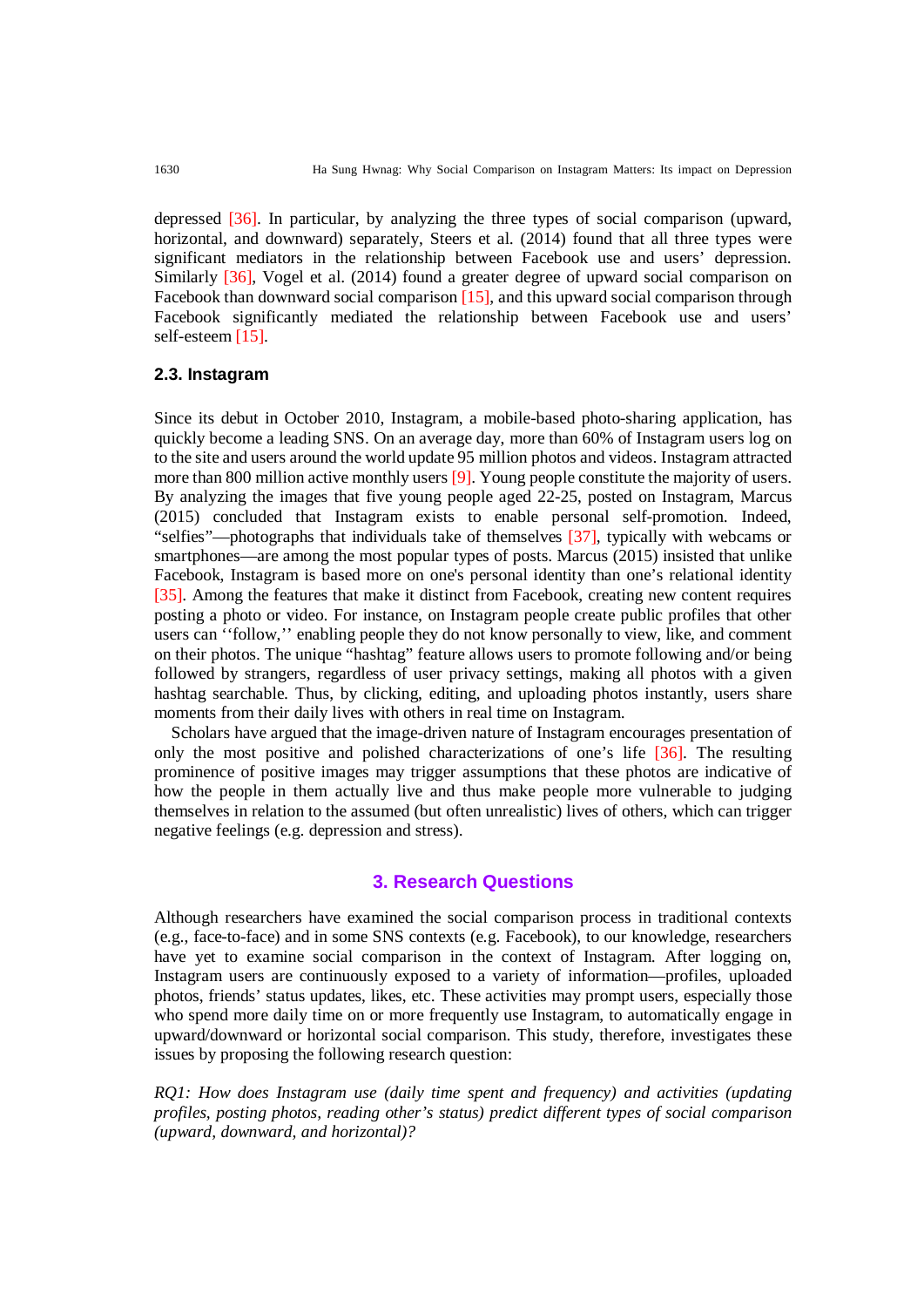As discussed above, previous research has demonstrated that engaging in social comparison on Facebook produces negative outcomes. Additionally, past studies have indicated that such social comparison may serve as a mediator between time spent on Facebook and depressive mood. This study addressed these issues in the context of Instagram use. Given that no previous studies have separately examined the relationships between specific types of social comparison and depression, this study proposed research questions instead of hypotheses to examine them.

*RQ2: How do different types of social comparison (upward, downward, and horizontal) predict depression among college students?* 

*RQ3: Does social comparison mediate the relationship between Instagram use and depression?*

# **4. Method**

# **4.1 Participants**

The study used the survey method. Participants was recruited from classes in a university in South Korea, because Koreans in their 20s and 30s are generally considered heavy users of Instagram. Only students who had Instagram accounts could participate in the study. A total of 245 participants completed surveys. Participants included 119 males (45%) and 126 females (55%), with an average age of 22.51 years (SD = 1.89). One third of them were juniors (31.8%), followed by seniors (27.2%), sophomores (25.8%), and freshmen (17.2%).

#### **4.2 Measures**

#### **4.2.1 Instagram use**

To measure Instagram use, two related constructs were used: frequency of Instagram use and daily use of Instagram. First, to assess frequency of Instagram use, the survey asked respondents the following question with responses based on a five-point scale where 1=never, 5= often: "How often do you use Instagram?" Second, to assess daily use, the survey asked respondents the following question adapted from previous studies [36] with responses based on a five-point scale (10 minutes or less, 11-30 minutes, 31-60 minutes, 1-2 hours, and 2-3 hours by adapting previous studies): "Approximately how many minutes do you spend on Instagram daily?" The responses to these two questions were then combined to make a composite Instagram use index for the final analysis (Cronbach's alpha = .89)

#### **4.2.2 Instagram activity**

To measure Instagram activity, four items were adopted from previous studies of Facebook. They asked respondents to answer the following questions based on five-point Likert-type scales (1=never 5=very frequently): "How often do you update your Instagram profile/ status?," "How often do you post photos?," "How often do you look at other people's status updates?," and "How often do you comment on other's photos?"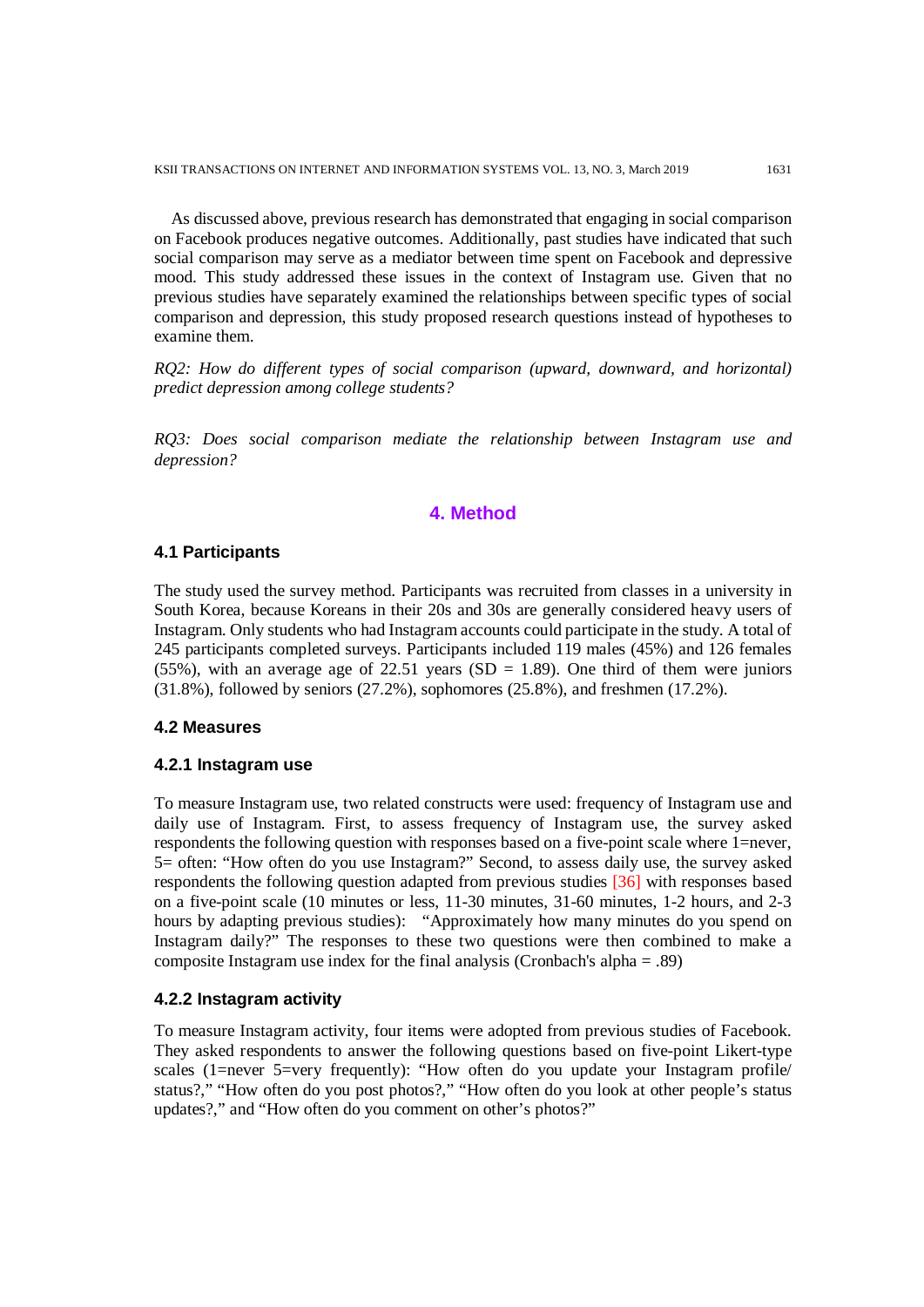## **4.2.3. Social comparison on Instagram**

To assess respondents' social comparison on Instagram, the study asked participants to respond to 6 items. It was designed a pair of items to assess each different type of social comparison: upward, downward, and horizontal. Participants indicated their agreement with the items using five-point Likert-type scales (1=strongly disagree, 5=strongly agree). The items were the following: "I prefer to compare myself to other people on Instagram whose performance or abilities are better than mine" and "I prefer to compare myself with other people on Instagram whose lives are better than mine" (upward social comparison); "I prefer to compare myself to other people on Instagram whose performance or abilities are worse than mine" and "I prefer to compare myself with other people on Instagram whose lives are worse than mine" (downward social comparison); "I prefer to compare myself to other people on Instagram whose performance or abilities are similar to mine" and "I prefer to compare myself to others on Instagram whose lives are similar to mine" (upward social comparison). It was computed each social comparison index by adding each pair of items. The index was reliable: upward  $\alpha$  = .89, downward  $\alpha$  = .91, and horizontal  $\alpha$  = .91.

## **4.2.4. Depression**

To assess respondents' depression, ten items selected from previous studies [17] [37] were used. These included: "I often lose my appetite," "I often feel I am depressed," "I often feel that there is nothing nice I can look forward to," "I often think my life has been a failure," and "I have trouble keeping my mind on what I am doing." Respondents indicated their levels of agreement with each item using a five-point Likert scale (1=strongly disagree; 5=strongly agree). The study then combined the responses into a composite score. The index was reliable  $(\alpha = .85)$ .

#### **4.2.5. Demographic variables**

Respondents were asked to report their genders, ages, and academic levels.

# **5. Results**

## **5.1 The impact of Instagram use on Social comparison**

The study used SPSS 20.0 software to analyze the data. In examining the first research question, multiple regressions were conducted to determine how Instagram use predicted social comparison. The independent variables were frequency of Instagram use, daily time spent using Instagram, and four specific activities (updating profiles/status, posting photos, looking at other people's status updates, and commenting on other people's photos), and the dependent variables were the three types of social comparison (upward, downward, horizontal).

First, in predicting upward social comparison, the result showed that frequency of Instagram use ( $\beta$ = 0.28, *p* < 0.01), looking other people's status updates ( $\beta$ = 0.19, *p* < 0.05), and commenting on other people's photos ( $\beta$ = 0.15,  $p$  < 0.05) were significant predictors. These predictors are accounted for 26% of the variance in Instagram use on upward social comparison ( $R^2=0.26$ ,  $F=23.51$ ) and the regression model was significant at the 0.001 level.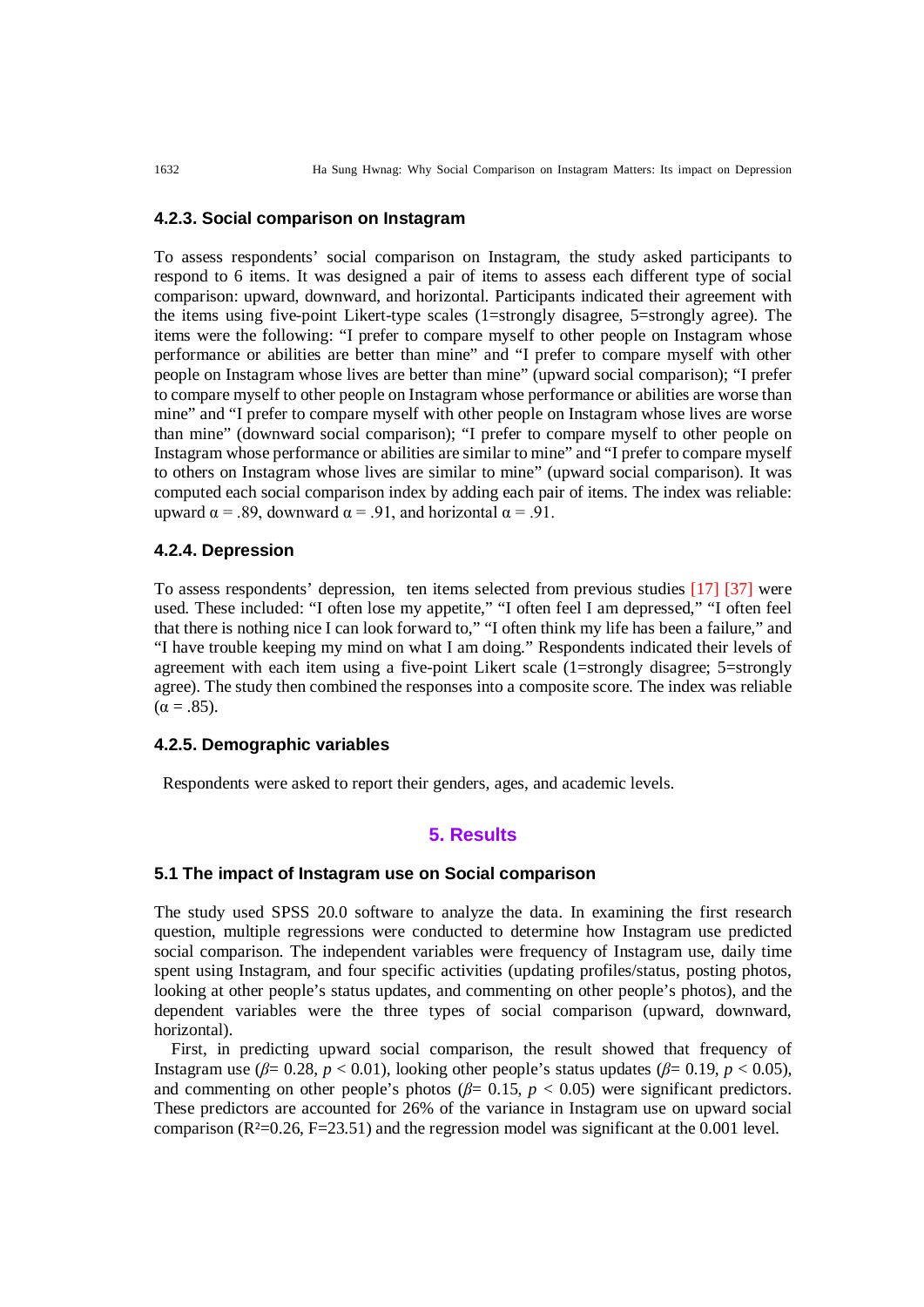In predicting downward social comparison, the result showed that only frequency of Instagram use  $(\beta = 0.14, p < 0.05)$  was a significant predictor. The regression model was significant at the the 0.001 level by explaining 24% of the variance in Instagram use on downwarod social comaprison  $(R<sup>2</sup>=0.24, F=14.95)$ .

On the other hand, daily time spent using Instagram (*β*= 0.16, *p* < 0.05) and frequency of Instagram use (*β*= 0.13, *p* < 0.05) appeared as significant predictors of horizontal comparison. These predicors accounted for 11% of the variance in Instagram use on horizontal social comparison  $(R<sup>2</sup>=0.11, F=9.78)$ . The regression model was significant at the 0.001 level.

Taken together, these findings indicate that the daily amount of time spent using Instagram and the frequency of Instagram use influence all types of social comparison. In addition, they also suggest that users who spend more time looking at other people's status updates or commenting on other people's photos are more likely to experience upward social comparison than other types of comparison.

#### **5.2 The impact of Social comparison on Depression**

The second research question asked how different types of social comparison predicted depressed moods. Multiple regression was performed to examine this question. The independent variables were the three types of social comparison (upward, downward, and horizontal) and the dependent variable was depression.

The findings show a positive association between upward social comparison and depression  $(\beta = 0.34, p < 0.001)$ ; but a negatvie association between downward social comparison and depression ( $\beta$ = -0.21,  $p$  < 0.01) was found. These two prediocts accounted for 14% % of the variance in social comparison on depression  $(R<sup>2</sup>=0.14, F=20.80)$ . This regression model was significant at the 0.001 level. However, the study found no significant direct relationship between horizontal comparison and depressed mood among college students.

These finding implied that the more respondents engaged in upward social comparison on Instagram, the more depressed they felt, while the more respodents experienced downward social comparison on Instagram, the less depressed they felt.

#### **5.3 The mediating role of social comparison**

The third research question concerned the role of social comparison in the effects of Instagram use on depression. Specifically, the question asked if social comparison mediates the relationship between Instagram use and depression. We used a mediation model to test the prediction that social comparison mediates the relationship between Instagram use and depression. For this analysis, Instagram use index was developed by combining two items (frequency of Instagram use and daily time spent using Instagram), and a social comparison index by combining all the items we used to measure the different types of social comparison. Then the study followed Baron and Kenny's approach (1986) to test the mediational role of social comparison. First, the study tested a simple model with a direct path between Instagram use and depression [38]. The path coefficient between them was not significant. However, when added social comparison as the mediating variable, the effect of Instagram use on depression proved significant. This analysis confirmed the mediating role of social comparison. In particular, the result showed that Instagram use predicts social comparison (*β*= 0.10,  $p < 0.01$ ), which then predicts depression ( $\beta = 0.42$ ,  $p < 0.01$ ). This finding implies that Instagram use may not directly influence depression but it can lead to depression when social comparison on Instagram triggers depression.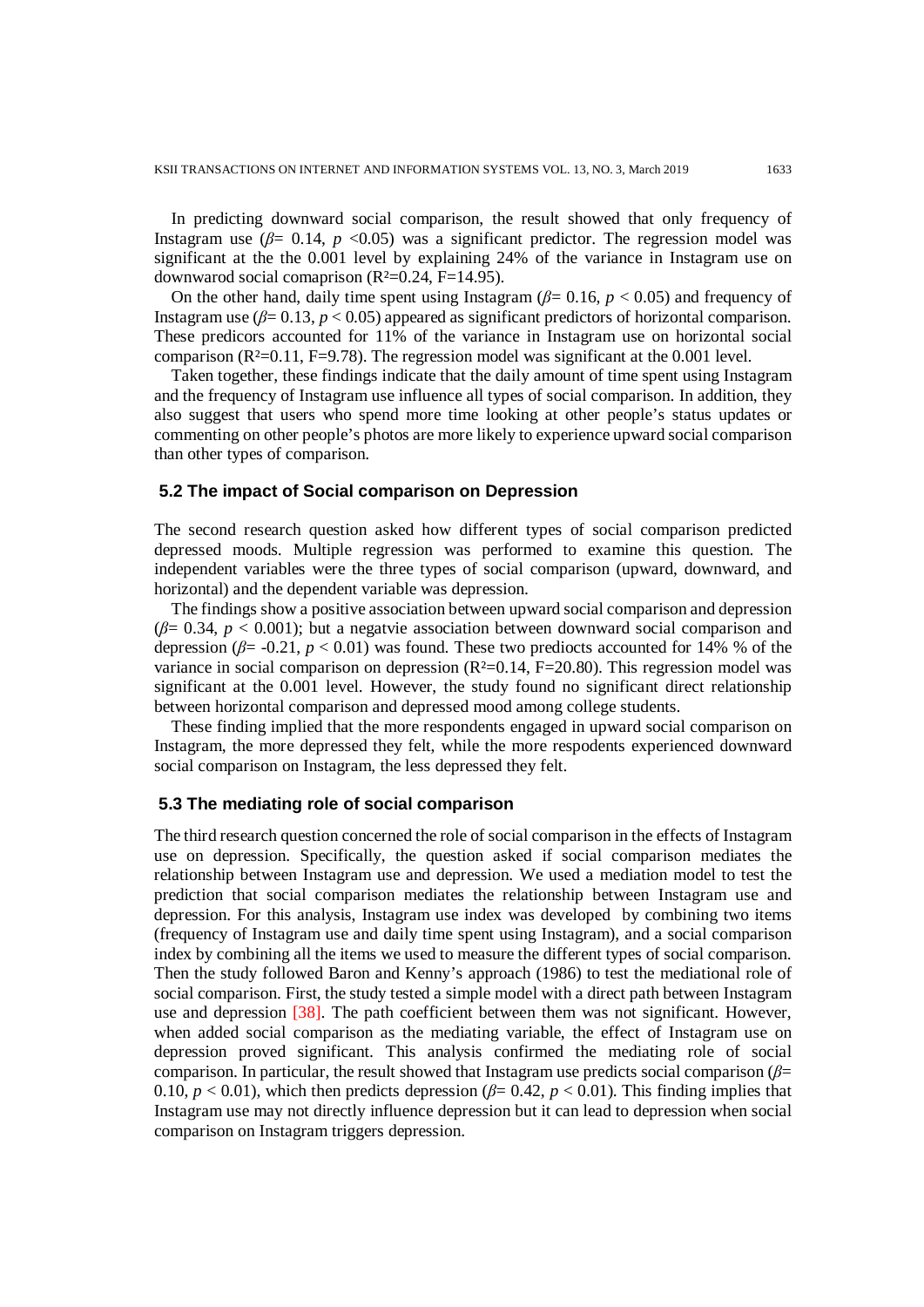#### **6. Conclusion**

Previous studies have suggested that SNS use is positively related to users' life satisfaction through social capital (e.g. strong and weak ties). With regard to social interaction on SNS, research has pointed to a poor-get-richer effect in which college students who are less satisfied with their lives may benefit from increased online interaction [39]. Although these studies have provided some clues about the advent of SNSs, researchers have yet to definitively determine whether SNSs facilitate more complex levels of online interaction, resulting in a new context for young people to engage in social comparison and in turn leading to negative feelings. Therefore, in contrast to previous studies, this study attempted to understand the social comparison dynamics on SNSs in general and on Instagram in particular.

The study found an association between Instagram use and social comparison: in particular, increased frequency of Instagram use increased all types of social comparison. This finding implies that if college students log on to Instagram frequently, they automatically begin comparing themselves with others who are better or worse off than or similar to them. These findings support previous research focused on Facebook social comparison [26]. Given that SNSs facilitate interaction with and feedback from other people, as well as user self-disclosure in the creation of profiles, the fact that users consistently compares themselves with others while viewing other people's SNS content is not surprising.

In addition, the study's findings suggest that the outcomes of social comparison on Instagram are a function of user activities. In other words, it was found that looking at other people's status updates and commenting on other people's photos/videos were strongly associated with upward social comparison. These results support the findings of Krasnova et al. (2013) regarding the relationships between envy and Facebook activity [18]; they discovered that passive following activity (e.g., browsing other people's profiles, viewing friends' conversations, and watching news feeds) impacted users' feelings of envy on Facebook. Other studies have also found that SNS investment (e.g. frequency of visiting SNSs, making new friends on SNSs, and changing profiles) decreased users' self-esteem [39]. Combining these findings, it appears that although these activities are regarded as passive participation, such activities are dominant on SNSs and lead to negative feelings. Therefore, future studies should consider different types of SNS user activities as independent variables without combining them into one general variable. The limited available research about the relationships between specific SNS activities and separate types of social comparison (instead of general social comparison) highlights the need for additional research to reexamine our findings.

Moreover, our analysis revealed that social comparison on Instagram impacts feelings of depression. In particular, when users view photos of others, and feel that others have better lives than they do or others are doing better than they are, such upward social comparison increased depressed feelings. These results complement the findings of previous studies that examined the relationship between the intensity of SNS use and loneliness. However, the study's findings suggest that if users engage in more downward comparisons on Instagram, they become less depressed. Althoguh previous studies argued that engaging frequently in social comparisons of any kind (upward, downward, or horizontal) may be related to lower psychological well-being [26], our findings show that downward social comparison decreased loneliness. Therefore, future studies should reexamine the relationships between different tyeps of social compaison and depression.

Finally, the study found that social comparison plays a mediating role in the effect of Instagram use on depression. The analysis indicated that frequently logging on to Instagram and/or spending more time on Instagram provides users with the opportunity to spontaneously engage in Instagram social comparison (of any kind), which in turn is associated with greater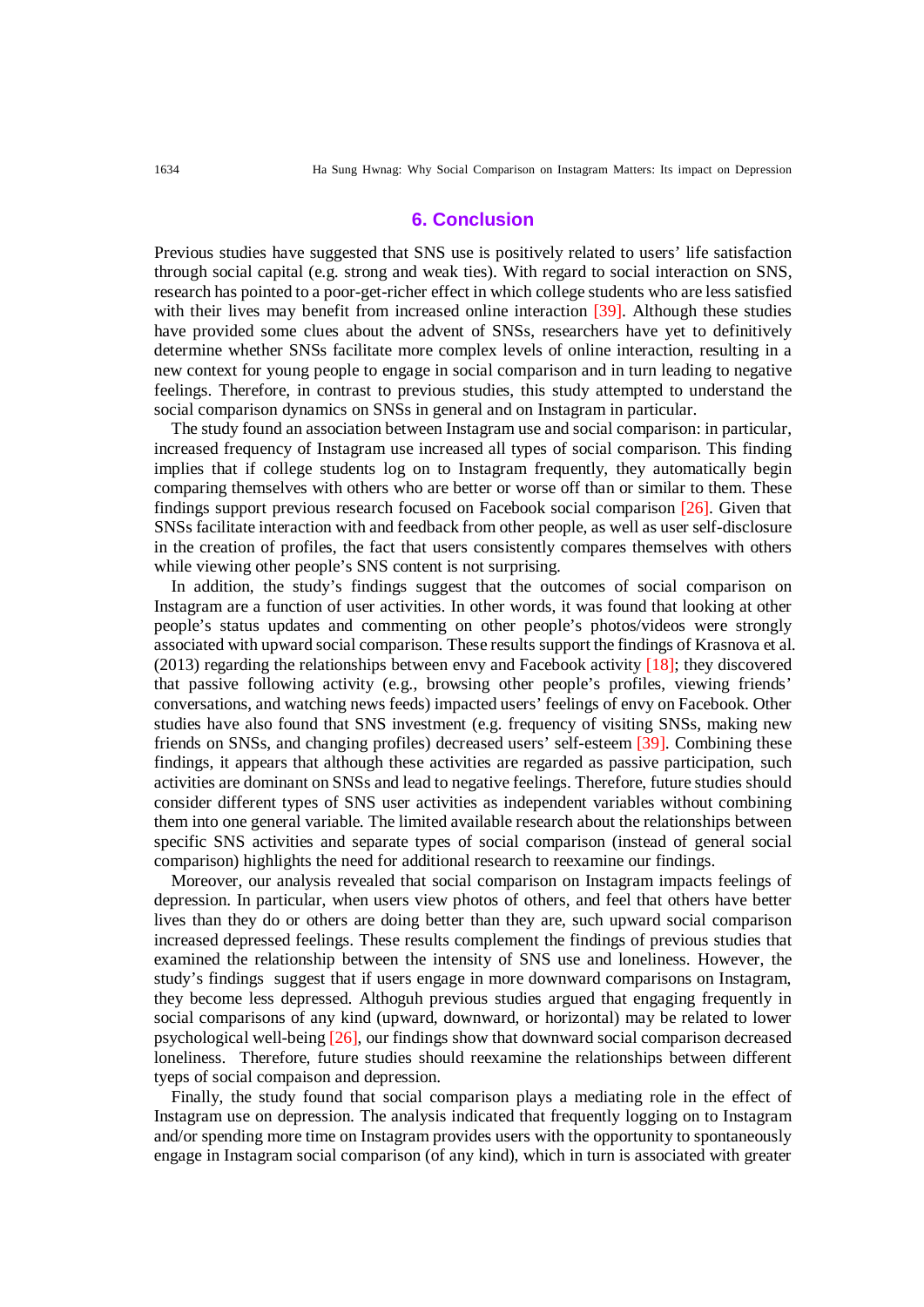depressive mood among college students. This result indicates that social comparison on Instagram can be detrimental to young people's self-perceptions. On a practical level, these findings imply that the more young people engage in everyday Instagram use the more likely they are to engage in social comparison, which, in turn, could have negative effects on their well-being.

This study did have several notable limitations. First, there are many ways to capture Instagram use and we only used frequency of Instagram use. Therefore future studies should consider another approach to examining Instagram use, perhaps developing Instagram-use intensity measures, which could be based on social contacts such as number of friends or followers. By employing additional definitions of Instagram use, future studies could reexamine the relationship between Instagram use and social comparison and depression.

Second, the survey method introduces the problem of over-reliance on self-reporting. Although the study used reliable and validated variable scales (e.g., depression, social comparison), some respondents might not have reported the actual extent to which they experienced the variables, since in answering questionnaire items they needed to rely on memory.

Third, since this study was conducted in Korea, the results may not be generalizable to other cultural contexts. Moreover, due to our use of convenience sampling, our findings may not be generalizable to the entire population of college students. Therefore, future studies should examine social comparison processes using more diverse samples (e.g. different age groups and cultures).

In addition, future studies may consider alternative approaches to investigating the study's findings; for example, future researchers could adopt an experimental design whereby college students are exposed to researcher-created Instagram profiles manipulated to convey different types of social comparison (upward and downward) information.

Finally, although the findings indicate that specific activities on Instagram produce specific types of social comparison, the study may have missed complex processes or important factors that explain the dynamics of social comparison. Future studies should consider other diverse variables such as demographic (e.g., personality, gender), social environmental (different level of participation to offline activity), and psychological factors (loneliness).

Despite these limitations, the study's findings help expand scholarly understanding of how and why social comparison occurs on SNS and what outcomes it produces. The examination of social comparison phenomenon on Instagram contributes to the discourse by extending previous research that focused on social comparison only on Facebook. Therefore a major contribution of the present study is that it provides evidence that online interaction on Instagram may indeed negatively impact users' psychological states.

In conclusion, this study confirmed the notion that SNS use encourages unfavorable social comparison, which may in turn lead to depressive feelings. However, additional research analyzing such factors as other SNS activities (e.g. liking, following) and user characteristics (e.g. age, gender, and personality) remains necessary to advance our understanding of social comparison and depression on Instagram.

### **References**

- [1] J. Worthan "Feel Like a Wallflower? Maybe It's Your Facebook Wall," New York Times, April 9.2011[. Article \(CrossRef Link\)](https://www.nytimes.com/2011/04/10/business/10ping.html)
- [2] J. Kim, and J. Lee. "The Facebook paths to happiness: effects of the number of Facebook friends and self-presentation on subjective well-being," *CyberPsychology, Behavior, and*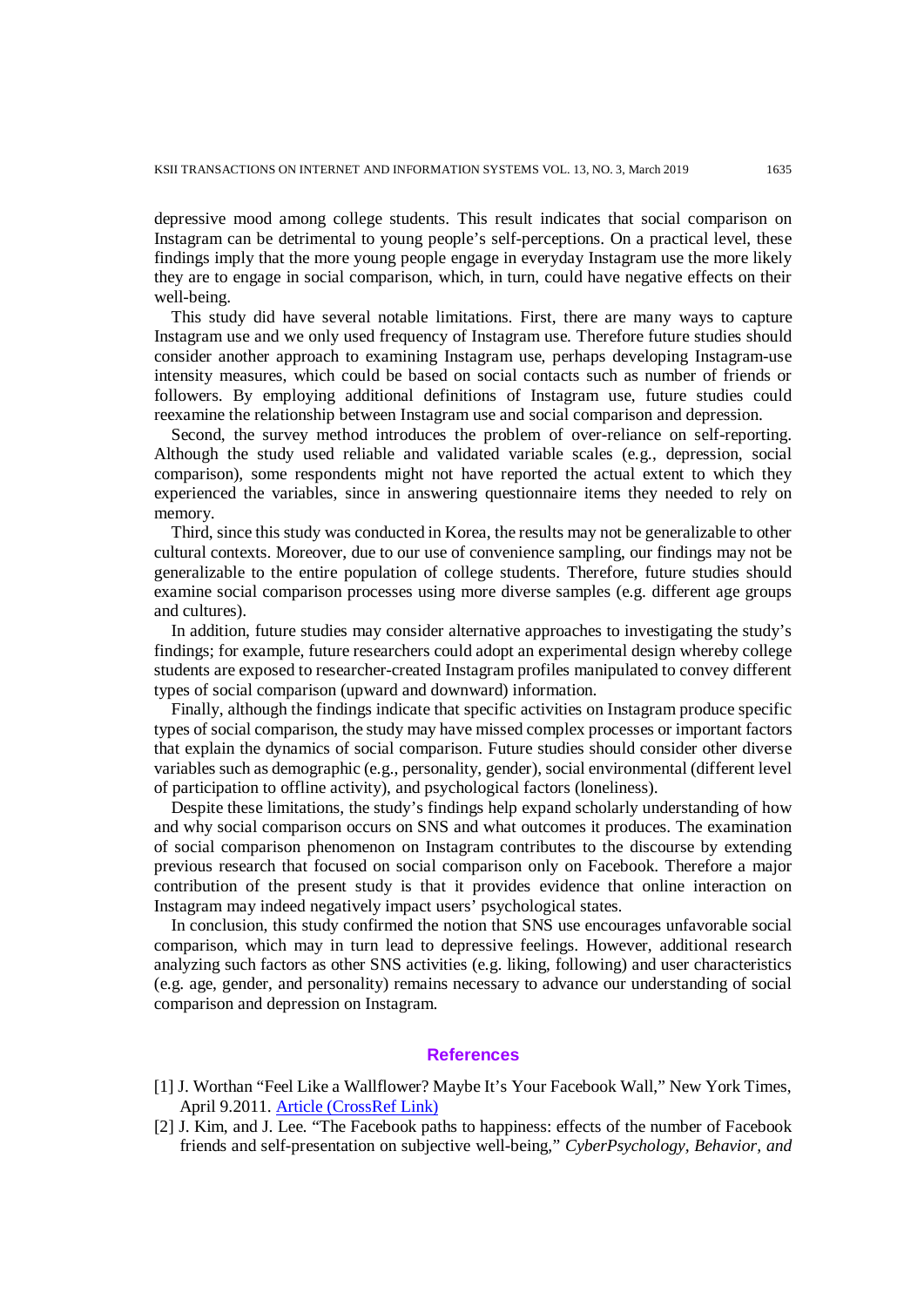*Social Networking*, vol. 14, pp.359-364. 2011. [Article \(CrossRef Link\)](https://doi.org/10.1089/cyber.2010.0374)

- [3] N. Ellison, C. Steinfield , C. Lampe " The benefits of Facebook ''Friends'': Social capital and college students' use of online social network sites," *Journal of Computer-Mediated Communication* Vol. 12.pp.1143–68. 2007. [Article \(CrossRef Link\)](https://doi.org/10.1111/j.1083-6101.2007.00367.x)
- [4] Back, M, J. Stopfer, S. Vazire, S.Gaddis, S. Schmukle4, B. Egloff1, and S. Gosling "Facebook Profiles Reflect Actual Personality, Not Self-Idealization," *Psychological Science*, vol.21 No. 3, pp. 372–74, 2010. [Article \(CrossRef Link\)](https://doi.org/10.1177/0956797609360756)
- [5] S. Gosling, S. Gaddis, and S. Vazire "Personality Impressions Based on Facebook Profiles," *Paper presented at the International Conference on Weblogs and Social Media*,vol.3.pp. 26–28, 2007. [Article \(CrossRef Link\)](https://icwsm.org/papers/3--Gosling-Gaddis-Vazire.pdf)
- [6] A. Gonzales, and J. Hancock "Mirror, Mirror on My Facebook Wall: Effects of Facebook Exposure on Self Esteem," *Cyberpsychology, Behavior, and Social Networking*,vol.14, pp.79–83, 2011. [Article \(CrossRef Link\)](https://doi.org/10.1089/cyber.2009.0411)
- [7] p. Valkenburg, p. [Jochen,](https://www.liebertpub.com/doi/abs/10.1089/cpb.2006.9.584) & p. Schouten " Friend networking sites and their relationship to adolescents' social self-esteem and well-being," *Cyber Psychology and Behavior*, vol.9, no. 5, pp.584-590, 2006. [Article \(CrossRef Link\)](https://doi.org/10.1089/cpb.2006.9.584)
- [8] K. Lee, M. Noh, D. Koo "Lonely people are no longer lonely on social networking sites: The mediating role of self-disclosure and social support," *Cyberpsychology, Behavior, and Social Networking,* [,Vol. 16, No. 6,](https://www.liebertpub.com/toc/cyber/16/6)pp. 413-418, 2013. [Article \(CrossRef Link\)](https://doi.org/10.1089/cyber.2012.0553)
- [9] Statista, Number of monthly active Instagram users from January 2013 to September 2017(in millions), *Retrieved from https://bit.ly/2ea0AHs,*2017.
- [10] S. Zhao, S. Grasmuck, &J. Martin, "Identity construction on Facebook: Digital empowerment in anchored relationships," *Computers in human behavior*, vol.24,no.5, pp.1816-1836, 2008. [Article \(CrossRef Link\)](https://doi.org/10.1016/j.chb.2008.02.012)
- [11] T. Pempek, Y. Yermolayeva, & S. Calvert, "College students' social networking experiences on Facebook," *Journal of applied developmental psychology*, vol.30,no.3, 00.227-238,2008. [Article \(CrossRef Link\)](https://doi.org/10.1016/j.appdev.2008.12.010)
- [12] L. Festinger, "A theory of social comparison processes," *Human Relations*, vol.7, pp.117-140, 1954.
- [13] L. Penelope,K. Ziva, "Superstars and me: Predicting the impact of role models on the self", *Journal of personality and social psychology*, Vol .73,no.1,pp.91-103,1997.
- [14] T. Wills, "Downward comparison principles in social psychology," *Psychological Bulletin*, vol.90, no.2, pp.245-271, 1981. [Article \(CrossRef Link\)](https://psycnet.apa.org/doiLanding?doi=10.1037%2F0022-3514.73.1.91)
- [15] E. Vogel, J. Rose, L. Roberts,& K. Eckles, "Social comparison, social media, and self-esteem," Psychology of Popular Media Culture, vol. 3,no. 4, pp. 206–222, Oct 2014.
- [16] H. Chou, and N. Edge, "They are happier and having better lives than I am": the impact of using Facebook on perceptions of others' lives," *[Cyberpsychology, Behavior, and Social](https://www.liebertpub.com/journal/cyber)  [Networking](https://www.liebertpub.com/journal/cyber)*, [Vol. 15, No. 2,](https://www.liebertpub.com/toc/cyber/15/2)pp. 117–121, Feb 2012. [Article \(CrossRef Link\)](https://www.researchgate.net/profile/Erin_Vogel3/publication/275507421_Social_comparison_social_media_and_self-esteem/links/55c2b71108aeb975673e47f6/Social-comparison-social-media-and-self-esteem.pdf)
- [17] E. Tandoc, P. Ferrucci, & M. Duffy, "Facebook use, envy, and depression among college students: Is facebooking depressing?" *Computers in Human Behavior*, vol. 43, pp. 139-146, 2015. [Article \(CrossRef Link\)](https://doi.org/10.1016/j.chb.2014.10.053)
- [18] H. Krasnova, H. Wenninger, T. Widjaja, & P. Buxmann, "Envy on Facebook: A hidden threat to users' life satisfaction?" *Available under License [BORIS Standard License](https://boris.unibe.ch/policies.html)*, vol. 27, pp. 02-01, 2013. [Article \(CrossRef Link\)](https://boris.unibe.ch/id/eprint/47080)
- [19] H. Appel, L. Alexander, and J. Crusius, "The interplay between Facebook use, social comparison, envy, and depression," *Current Opinion in Psychology*, vol. 9, pp. 44-49, June 2016. [Article \(CrossRef Link\)](https://doi.org/10.1016/j.copsyc.2015.10.006)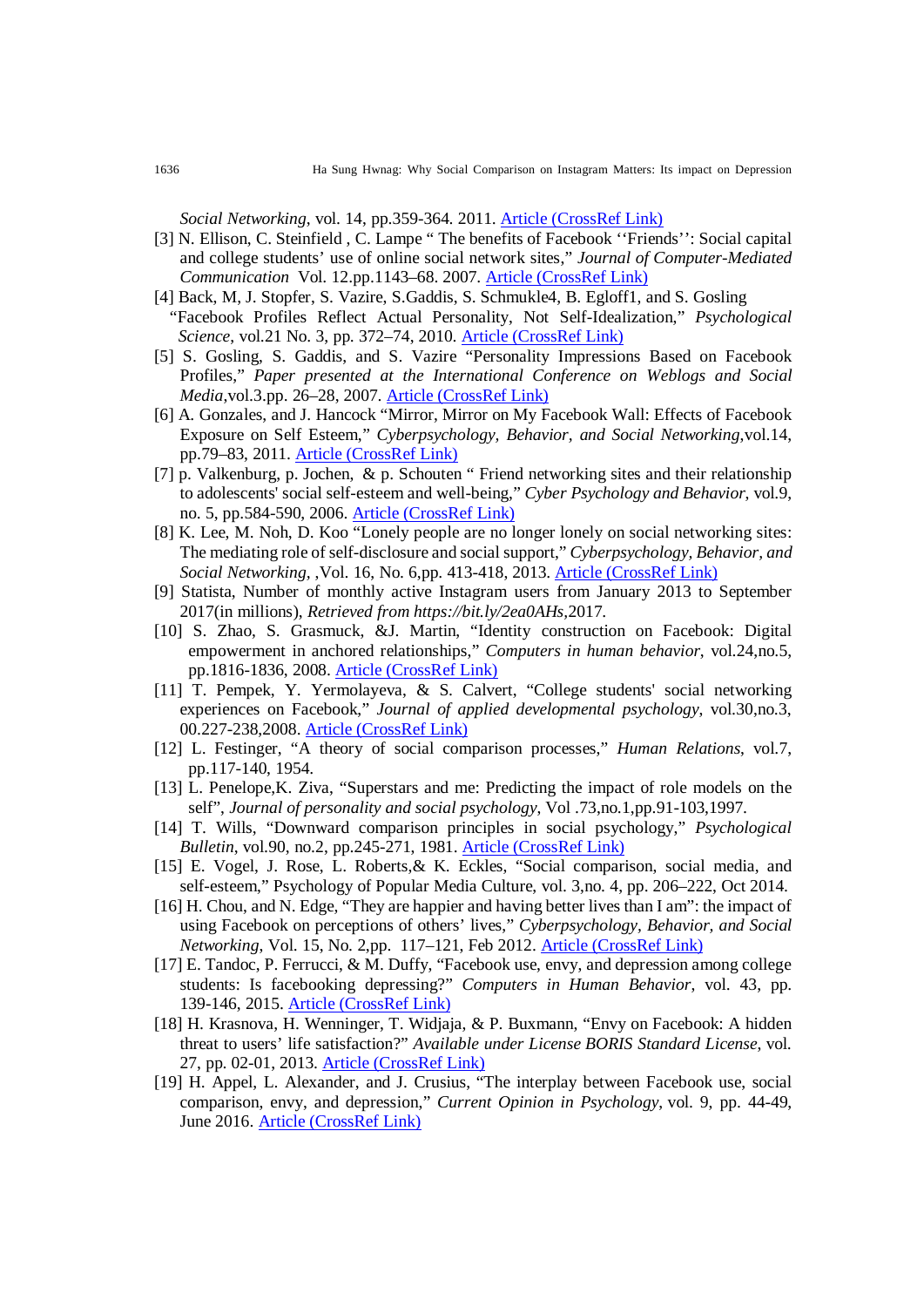- [20] S. Morse, & K. Gergen, "Social comparison, self-consistency, and the concept of self," *Journal of Personality and Social Psychology*, vol. 16,no. 1, pp. 148-156, 1970. [Article \(CrossRef Link\)](https://psycnet.apa.org/doi/10.1037/h0029862)
- [21] T. Mussweiler, & G. Bodenhausen, "I know you are but what am I? Self-evaluative consequences of judging in group and out group members," *Journal of Personality and Social Psychology*, vol. 82, no. 1,pp. 19-32, 2002. [Article \(CrossRef Link\)](https://s3.amazonaws.com/academia.edu.documents/37814181/JPSP02.pdf?AWSAccessKeyId=AKIAIWOWYYGZ2Y53UL3A&Expires=1551679009&Signature=qM2mQSvJfTVy1bT6cmXzHhUL%2BCU%3D&response-content-disposition=inline%3B%20filename%3DI_know_you_are_but_what_am_I_Self-evalua.pdf)
- [22] P. Brickman, & R. Bulman, "Pleasure and pain in social comparison. In J. M. Suls & R. L. Miller(Eds.), Social comparison processes: Theoretical and empirical perspectives," Washington, D.C.: Hemisphere, pp. 1489-186, 1977.
- [23] T. Mussweiler, S. Gabriel, & G. Bodenhausen, "Shifting social identities as a strategy for defecting threatening social comparisons," *Journal of Personality and Social Psychology*, vol. 79, no.3, pp. 398–409, 2000. [Article \(CrossRef Link\)](https://psycnet.apa.org/doi/10.1037/0022-3514.79.3.398)
- [24] P. Salovey, & J. Rodin, "Some antecedents and consequences of social-comparison jealousy," *Journal of Personality and Social Psychology*, vol. 47, pp. 780-792, 1984. [Article \(CrossRef Link\)](https://psycnet.apa.org/doi/10.1037/0022-3514.47.4.780)
- [25] F. Gibbons, & M. Gerrard, "Effects of upward and downward social comparison on mood statesm" *Journal of Social and Clinical Psychology*, vol. 8, pp. 14-31,1989. [Article \(CrossRef Link\)](https://guilfordjournals.com/doi/abs/10.1521/jscp.1989.8.1.14)
- [26] H. Wayment, & S. Taylor, "Self-evaluation processes: motives, information use, and self-esteem," *Journal of Personality*, vol. 63, pp. 729-757, December 1995. [Article \(CrossRef Link\)](https://doi.org/10.1111/j.1467-6494.1995.tb00315.x)
- [27] M. Steers, R. Wickham, L. Acitelli,, "Seeing everyone else's highlight reels: how Facebook usage is linked to depressive symptoms," *Journal of Social and Clinical Psychology*, Vol. 33, No. 8, pp. 701-731,2014. [Article \(CrossRef Link\)](https://guilfordjournals.com/doi/abs/10.1521/jscp.2014.33.8.701)
- [28] B. Phillip and R. Bulman, "Pleasure and Pain in Social Comparison," in *Social Comparison Processes: Theoretical and Empirical Perspectives*, ed. Jerry Suls and Richard L. Miller, Washington, DC: Hemisphere, pp. 149–186,1977.
- [29] E. Bäzner, P. Brömer, P. Hammelstein, & T. Meyer , "Current and former depression and their relationship to the effects of social comparison processes," *Results of an internet based study. Journal of Affective Disorders*, vol. 93, no. 1-3, pp. 97-103, July 2006. [Article \(CrossRef Link\)](https://doi.org/10.1016/j.jad.2006.02.017)
- [30] G. Whitehead, S. Smith, "Self-presentation as a determinant of upward comparison," Representative Research in Social Psychology, vol. 16, no. 2,pp. 5-14, 1986. [Article \(CrossRef Link\)](https://psycnet.apa.org/record/1988-35693-001)
- [31] B. Feinstein, R.Hershenberg,V. Bhatia, J. Latack, N. Meuwly, & J. Davila, "Negative social comparison on Facebook and depressive symptoms: Rumination as a mechanism," Psychology of Popular Media Culture, vol, 2, no. 3, pp. 161-170, 2013. [Article \(CrossRef Link\)](http://dx.doi.org/10.1037/a0033111)
- [32] H. Chou, & N. Edge, "They are happier and having better lives than I am": the impact of using Facebook on perceptions of others' lives," *Cyberpsychology, Behavior, and Social Networking*, vol. 15,no. 2, pp. 117-121,2012. [Article \(CrossRef Link\)](https://doi.org/10.1089/cyber.2011.0324)
- [33] N. Haferkamp, & N. Krämer, "Social comparison 2.0: Examining the effects of online profiles on social-networking sites," *Cyberpsychology, Behavior, and Social Networking*, vol. 14, no. 5, pp. 309-314, 2011. [Article \(CrossRef Link\)](https://doi.org/10.1089/cyber.2010.0120)
- [34] K. Wright, J. Rosenberg, N. Egbert, N. Ploeger, D. Bernard, & S. King, "Communication competence, social support, and depression among college students: a model of facebook and face-to-face support network influence," *Journal of Health Communication*, vol. 18, no. 1, pp. 41-57, 2012. [Article \(CrossRef Link\)](https://doi.org/10.1080/10810730.2012.688250)